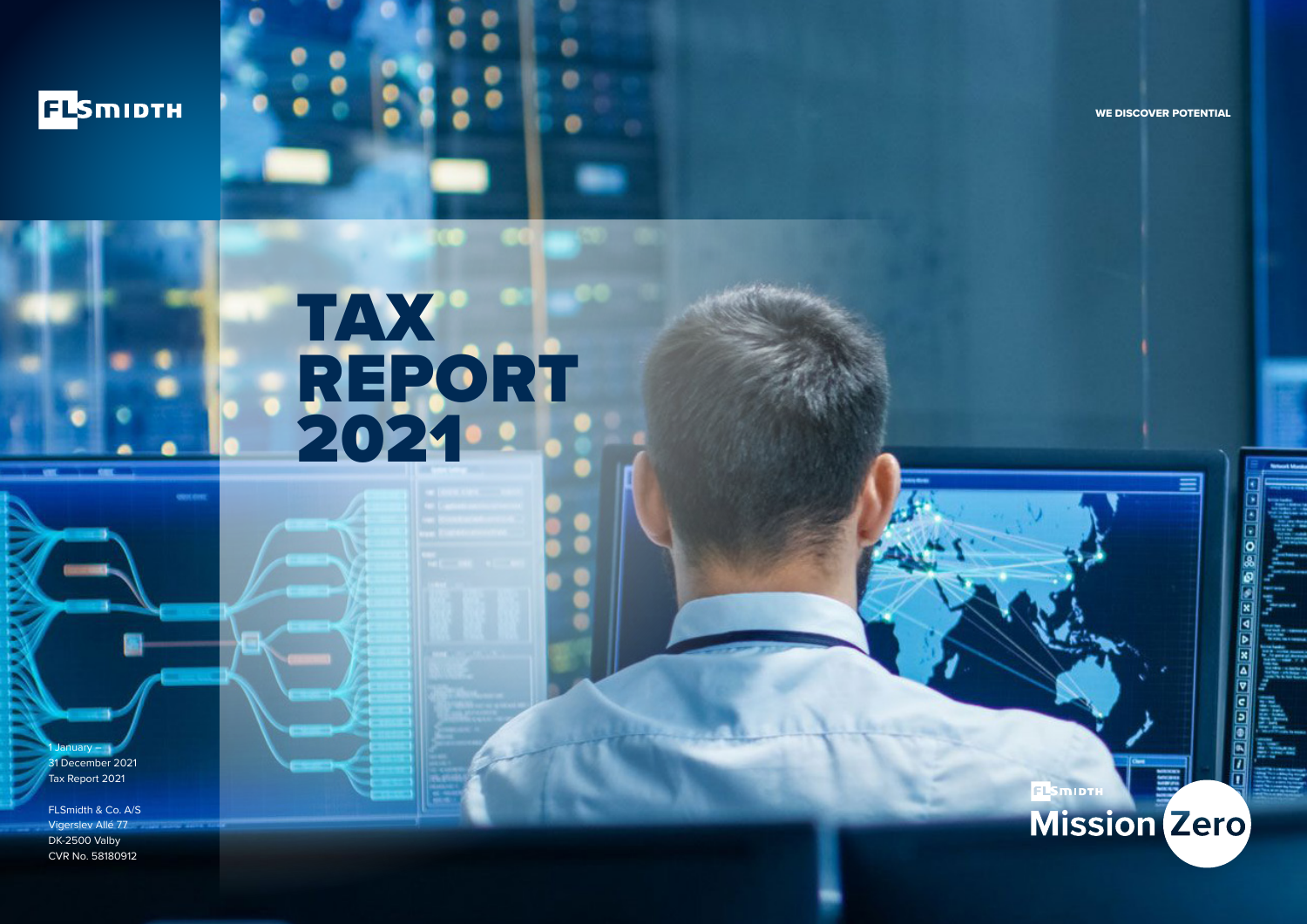Tax is a material topic for FLSmidth and this report provides about our approach to taxes generally and certain tax data for the year ended 31 December 2021 for the significant countries of our global footprint.

## Our approach to taxes:

## Tax policy and governance

The Board of Directors is accountable for and has approved the Group Tax Policy, which establishes the overarching principles and philosophies in the governance of FLSmidth's tax affairs globally. As stated in the Tax Policy wherever we operate around the globe, FLSmidth is committed to support community development and sustainable growth. FLSmidth contributes with products and services that enables our customers and partners to extract natural resources and build societies with the lowest possible environmental impact and we acknowledge that taxes contribute to building societies. A copy of the policy can be found at: https://www.flsmidth.com/en-gb/company/sustainability/policies

The Group Tax Policy is reviewed by the Board of FLSmidth annually on the background of business, organizational and regulatory developments and amended as deemed appropriate.

The Group Tax Policy is mandatory for all companies and employees within the Group.

#### Regulatory compliance

All FLSmidth's business and financial operations must comply with applicable local tax laws and reflect generally accepted principles of international taxation. This includes the preparation of complete and accurate tax returns and timely filing with the relevant tax authorities.

Local direct and indirect tax returns and other compliance work are outsourced to external specialists where the Group does not have the competencies internally.

We adopt tax positions which are correct in the light of all material facts and relevant legislation. Where uncertainty exists in application of the legislation to a tax position an assessment is made as to the likelihood that an adopted position is correct in the light of all material facts and relevant legislation. Where appropriate, an opinion from a reputable external professional advisor is obtained.

Pricing mechanisms for intercompany transactions are aligned to arm's length principles, unless we are legally required to apply an alternative pricing mechanism.

## Seeking and accepting tax incentives

We only claim government provided tax incentives where they are transparent, consistent with regulatory frameworks and directly connected to the commercial substance of our business in the country offering the incentive. The FLSmidth companies in Denmark undertake research and development activities which are eligible for a tax incentive in the form of additional tax deductions. The value of the additional deductions in 2021 were DKK 44m (tax value: DKK 10m). This incentive is not unique to FLSmidth and is generally available under the Danish tax legislation.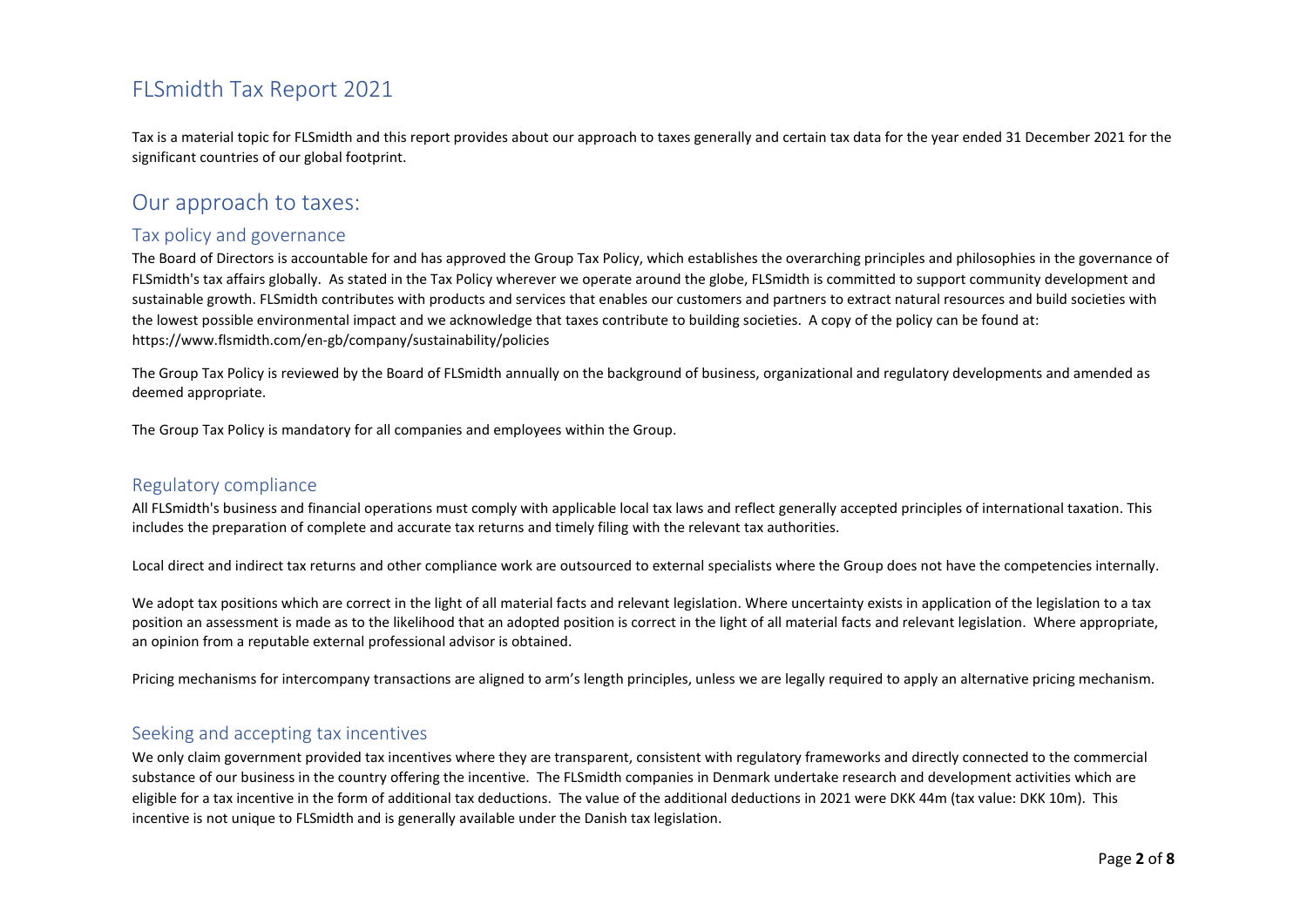## Relationship to business and sustainable goals

We acknowledge that direct and indirect taxes contribute significantly to government budgets. Being a responsible taxpayer is therefore of utmost importance to us. Responsibility means paying the correct amount of taxes at the right time in all countries where we operate.

Tax strategies are developed based on the principles that they are:

- o Aligned to business operations
- o Sustainable
- o Compliant with:
	- **FLSmidth's Code of Business Conduct, and**
	- **Applicable tax laws**

The business structures utilized within the FLSmidth Group are driven by commercial considerations and aligned to the abovementioned principles. We do not use artificially fragmented structures or contracts to avoid establishing a taxable presence in jurisdictions where we do business.

Wherever we operate around the globe. FLSmidth is committed to support community development and sustainable growth through our business activities. FLSmidth's 2030 goals and targets support the UN Sustainable Development Goals (SDGs). Specifically, through its approach to and the payment of taxes FLSmidth contributes to SDG target 16.6, the development of effective, accountable and transparent institutions.

## Our governance, controls and risk management of tax:

#### Governance and risk

The responsibility for the Group Tax Policy and tax risk management lies with the Group CFO and is overseen by the Audit Committee, who are updated at least annually. Group Tax is responsible to ensure an adherent application of the Group Tax Policy throughout the Group. The central Group tax function manages the operational aspects of the Group Tax Policy including tax risk assessment and mitigation, which includes an annual risk assessment in terms of both economic loss and reputational damage.

We employ appropriately qualified and trained tax professionals with the right levels of expertise and understanding. Where appropriate, reputable external professional advisors are utilized where there is uncertainty as to the application or interpretation of tax laws.

With respect to all tax disclosures our review processes includes input from relevant internal and external stakeholders. We provide a number of consolidated financial tax disclosures in the Group annual report, which is audited by our independent external auditor, EY.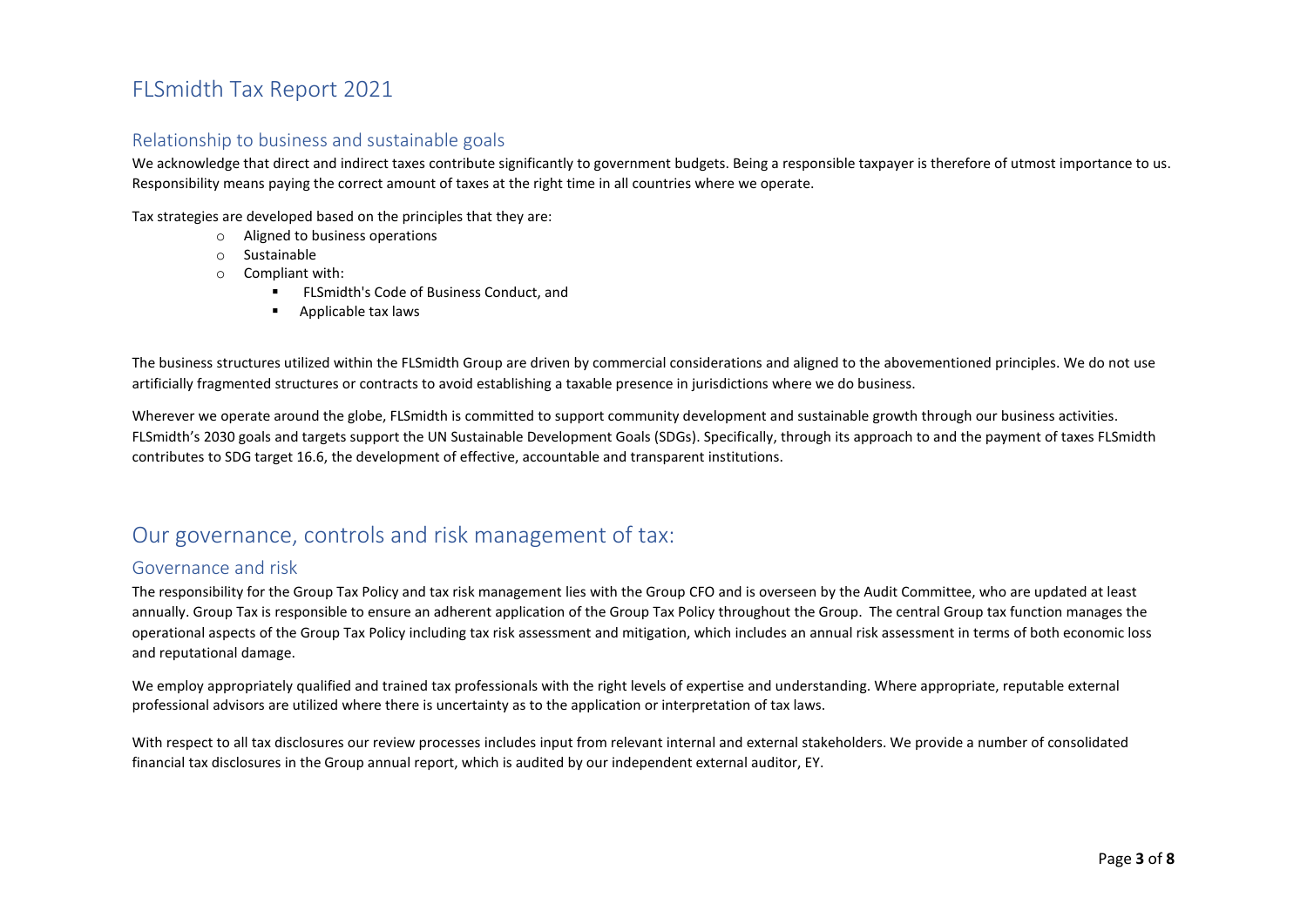#### Business structures

The legal form of business structures utilized in our Group is typically wholly owned corporate subsidiaries. A feature in our project businesses in the Cement and Mining industries is the use of Permanent Establishments in countries outside of Denmark. This is aligned to the commercial activity and substance of these projects.

The FLSmidth Group does not utilize tax havens or non-cooperative jurisdictions to generate tax outcomes. Our limited presence in non-cooperative jurisdictions is as a direct result of normal commercial trading activities. The financial tax information for these countries is included in the disclosures provided below.

## Our stakeholder engagement and management of matters related to tax:

## Relationships with stakeholders

We actively cooperate with tax authorities and strive to have a positive and open dialogue. Where possible, we will seek early guidance with tax authorities and certainty on matters of complexity.

As a significant Danish multinational Group we operate under the tax governance program conducted by the Danish Tax Authority.

We maintain a dialogue with various stakeholders both directly and through industry associations. We consider that this approach is generally appropriate for our business.

## Reporting

All our businesses operate under the FLSmidth Code of Business Conduct, which combined with our Group Tax Policy reiterates the behaviors and standards expected of our employees, companies and permanent establishments.

Our Group Compliance function manages a whistleblower hotline service which operates globally and provides a mechanism for employees and third parties toconfidentially raise matters regarding the conduct of our business.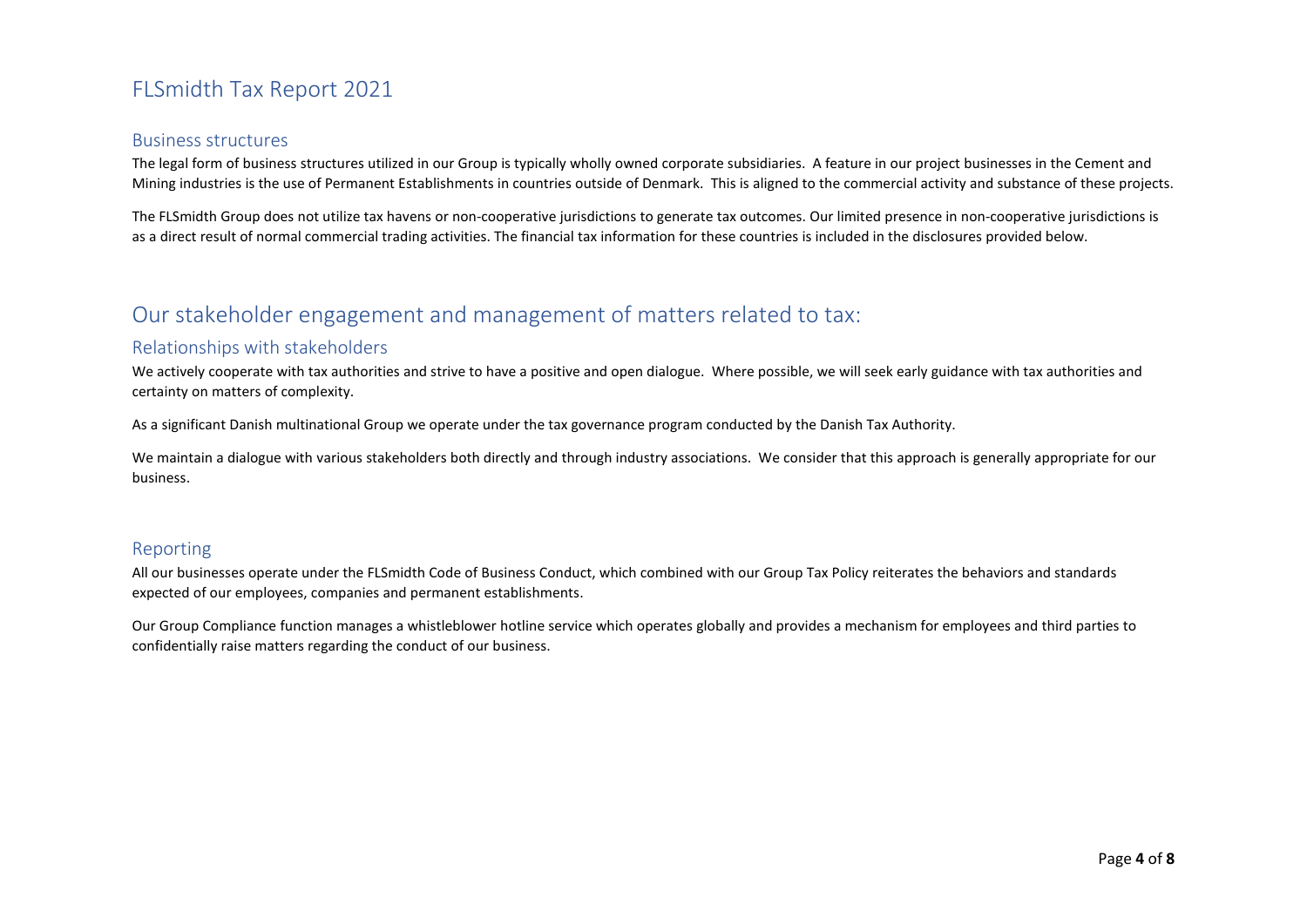# Transparent reporting of taxes:

## Key country by country financial data

In order to provide improved transparency of our tax data, we detail below key figures for the significant countries of our global footprint. In this context significance has been based on Total Revenue of the country. The country disclosures below represent the top 85% of Total Revenue for the Group. The Rest of the Worldcategory represents our presence in 50 countries.

| Country-by-Country                           | United<br><b>States</b> |        | Denmark Australia | <b>Chile</b>    | India | China | South<br>Africa | Austria | Germany | Brazil | Peru  | Canada | Italv | Rest of<br>the<br>world | <b>Total</b> |
|----------------------------------------------|-------------------------|--------|-------------------|-----------------|-------|-------|-----------------|---------|---------|--------|-------|--------|-------|-------------------------|--------------|
| Key figures IFRS 2021 (DKKm)                 |                         |        |                   |                 |       |       |                 |         |         |        |       |        |       |                         |              |
| Revenue Unrelated Party                      | 3,515                   | 1,965  | 2,073             | 1,586           | 1,145 | 716   | 1.006           | 647     | 392     | 656    | 601   | 352    | 357   | 2,570                   | 17,581       |
| Revenue Related Party - Other Countries      | 663                     | 326    | 239               | 32 <sup>1</sup> | 234   | 578   | 131             | 443     | 266     |        |       | 115    | 98)   | 419                     | 3,550        |
| Income Tax Paid (Paid / -Receipt.)           | 13                      | 167    | 55                |                 |       | 20    |                 | 39      |         | 17     | 47    | 15     | b     | 140                     | 537          |
| Income Tax Accrued (Payable / - Receivable.) |                         | $-114$ | $-56$             | $-9$            | 41    | $-34$ |                 | $-25$   |         | $-34$  | $-39$ |        | $-16$ | $-153$                  | $-449$       |
| Tangible Assets excl Cash                    | 1,049                   | 92     | 323               | 101             | 180   | 95    | 117             |         | 25      | 13     | 59    | 14     | 42    | 194                     | 2,308        |
| Effective tax rate <sup>-</sup>              | 23.4%                   | 20.3%  | 28.6%             | 16.3%           | 22.9% | 25.4% | 115.6%          | 30.8%   | 23.0%   | 18.8%  | 34.5% | 36.1%  | 22.8% | 36.0%                   | 36.3%        |

Note 1: Revenue Related Party – Other Countries is eliminated for the purposes of the Annual Report.

Note 2: Effective Tax Rates: Chile has been positively affected by a permanent difference relating to inflationary adjustments, South Africa has been adversely affected by a prior year write down of WHT credits; and Brazil has been positively affected by a prior year adjustment relating to the treatment of permanent differences, Peru and Canada have been adversely affected by permanent differences.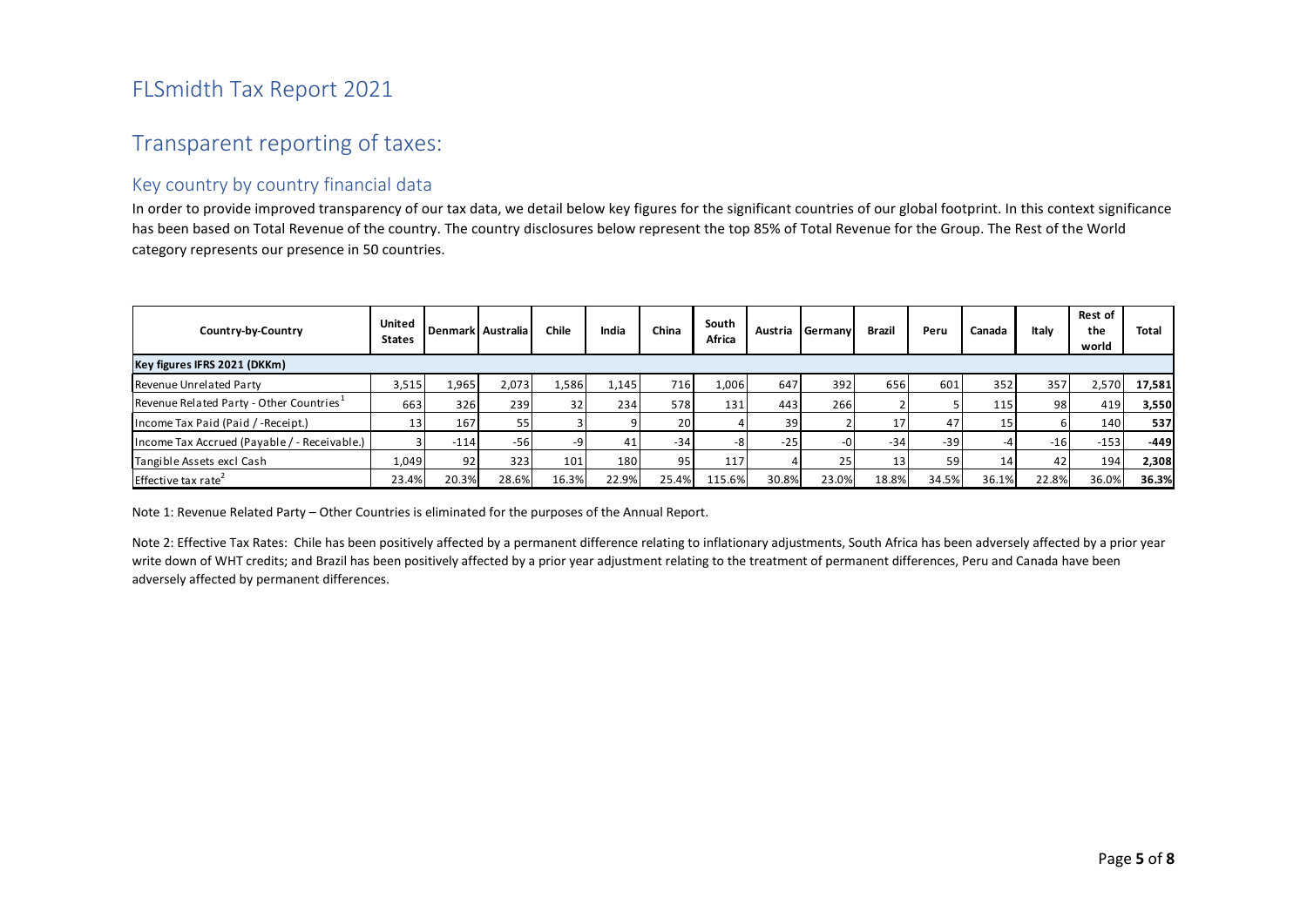## Key country by country other data

Details of our employee numbers and the primary business activities undertaken in each country during 2021 are:

| Country-by-Country                          | United<br><b>States</b> |     | Denmark Australia | <b>Chile</b> | India | China | South<br>Africa | Austria | Germany | <b>Brazil</b> | Peru | Canada | Italy | <b>Rest of</b><br>World | Total  |
|---------------------------------------------|-------------------------|-----|-------------------|--------------|-------|-------|-----------------|---------|---------|---------------|------|--------|-------|-------------------------|--------|
| <b>Employees 2021</b>                       |                         |     |                   |              |       |       |                 |         |         |               |      |        |       |                         |        |
| Employees (average)                         | 1,474                   | 947 | 1,461             | 585          | 2,354 | 705   | 377             | 216     | 150     | 280           | 256  | 217    | 95    | .222                    | 10,339 |
| <b>Primary activities 2021</b>              |                         |     |                   |              |       |       |                 |         |         |               |      |        |       |                         |        |
| Customer sales & services                   |                         |     |                   |              | ٠     |       |                 |         |         |               |      |        |       |                         |        |
| Project execution hubs                      |                         |     |                   |              |       |       |                 |         |         |               |      |        |       |                         |        |
| Proprietary equipment or technology centres |                         |     |                   |              |       |       |                 |         |         |               |      |        |       |                         |        |
| <b>Group HQ &amp; Functions</b>             |                         |     |                   |              |       |       |                 |         |         |               |      |        |       |                         |        |
| Industry or Regional HQ's                   |                         |     |                   |              |       |       |                 |         |         |               |      |        |       |                         |        |
| Group shared service or assembly centres    |                         |     |                   |              |       |       |                 |         |         |               |      |        |       |                         |        |

A list of all companies within the FLSmidth Group as at 31 December 2021 is provided in 2021 Annual Report at Note 6.5 List of Group Companies on pages 102 and 103. The Annual Report can be accessed via: https://www.flsmidth.com/en-gb/company/investors/reports-and-presentations.

## Key country by country data – EU non-cooperative jurisdiction countries

Of the 9 countries included in the EU's list of non-cooperative jurisdictions published in October 2021<sup>1</sup> FLSmidth undertook business operations in 2021 in Panama. Our business operations in Panama consist of sales related business development activities undertaken by an average of 4 employees.

<sup>1</sup> https://www.consilium.europa.eu/en/policies/eu-list-of-non-cooperative-jurisdictions/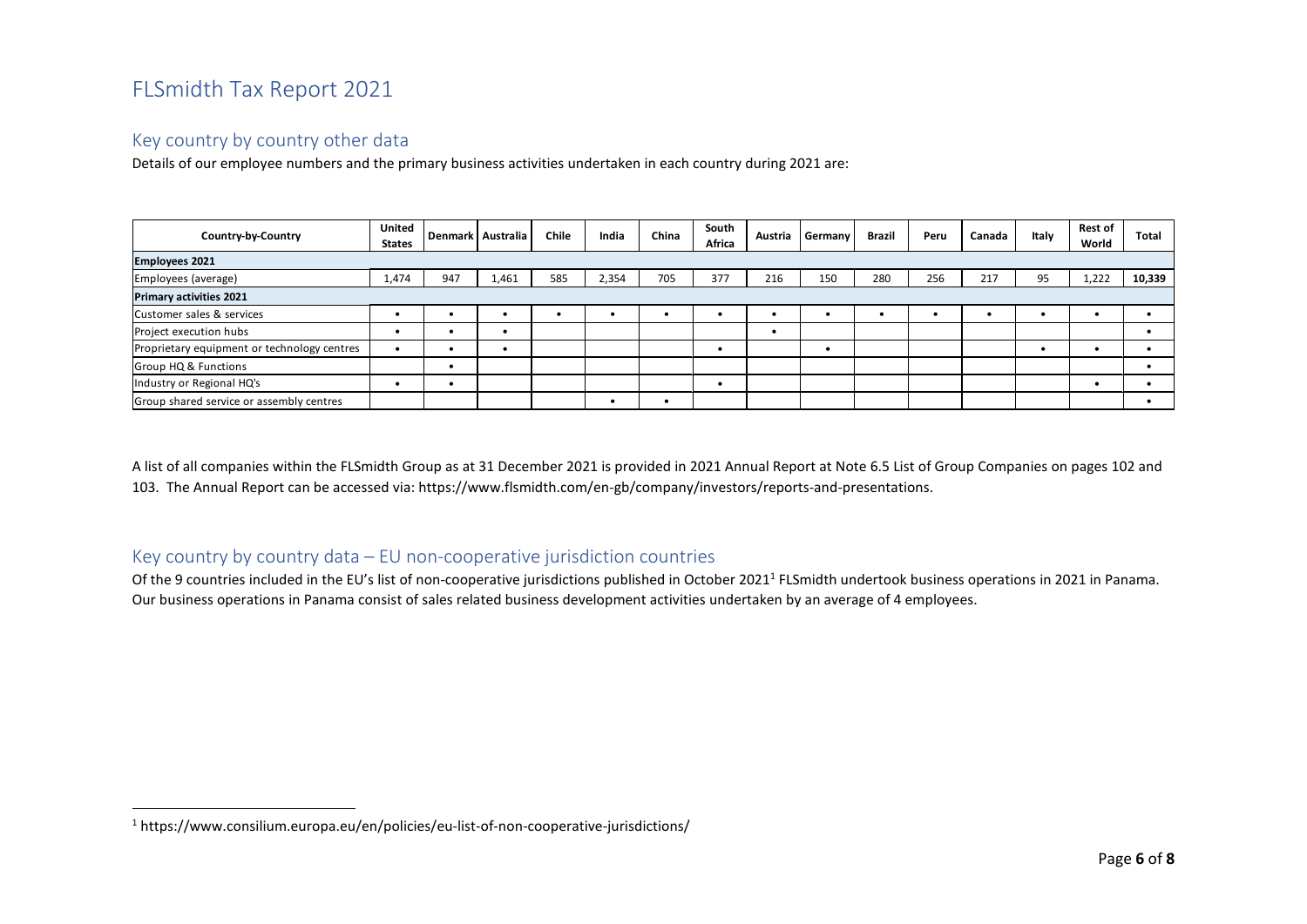## Key country by country data – countries with a corporate tax rate of less than 15%

During 2021, FLSmidth operated in 3 countries whose base corporate income tax rate is less than 15%, viz. Mongolia (10%) Paraguay (10%) and Ireland (12.5%). Our business operations in each of these countries consisted of sales and services to Mining and / or Cement industry customers. The average number of employees delivering these services were: Mongolia - 28; Paraguay - 3 and Ireland - < 1.

The relevant data for these countries which is Included in the Rest of World grouping in the table above is:

| Country-by-Country                           | Panama | Mongolia | Paraguay | <b>Ireland</b> |  |  |  |  |  |  |
|----------------------------------------------|--------|----------|----------|----------------|--|--|--|--|--|--|
| Key figures IFRS 2021 (DKKm)                 |        |          |          |                |  |  |  |  |  |  |
| Revenue Unrelated Party                      |        | 166      |          |                |  |  |  |  |  |  |
| Revenue Related Party - Other Countries      |        |          |          |                |  |  |  |  |  |  |
| Income Tax Paid (Paid / -Receipt.)           |        |          |          |                |  |  |  |  |  |  |
| Income Tax Accrued (Payable / - Receivable.) | -0     | -3       | -0       |                |  |  |  |  |  |  |
| Tangible Assets excl Cash                    |        |          |          |                |  |  |  |  |  |  |
| l Effective tax rate                         | 0.0%   | 13.0%    | 10.1%    | 0.0%           |  |  |  |  |  |  |